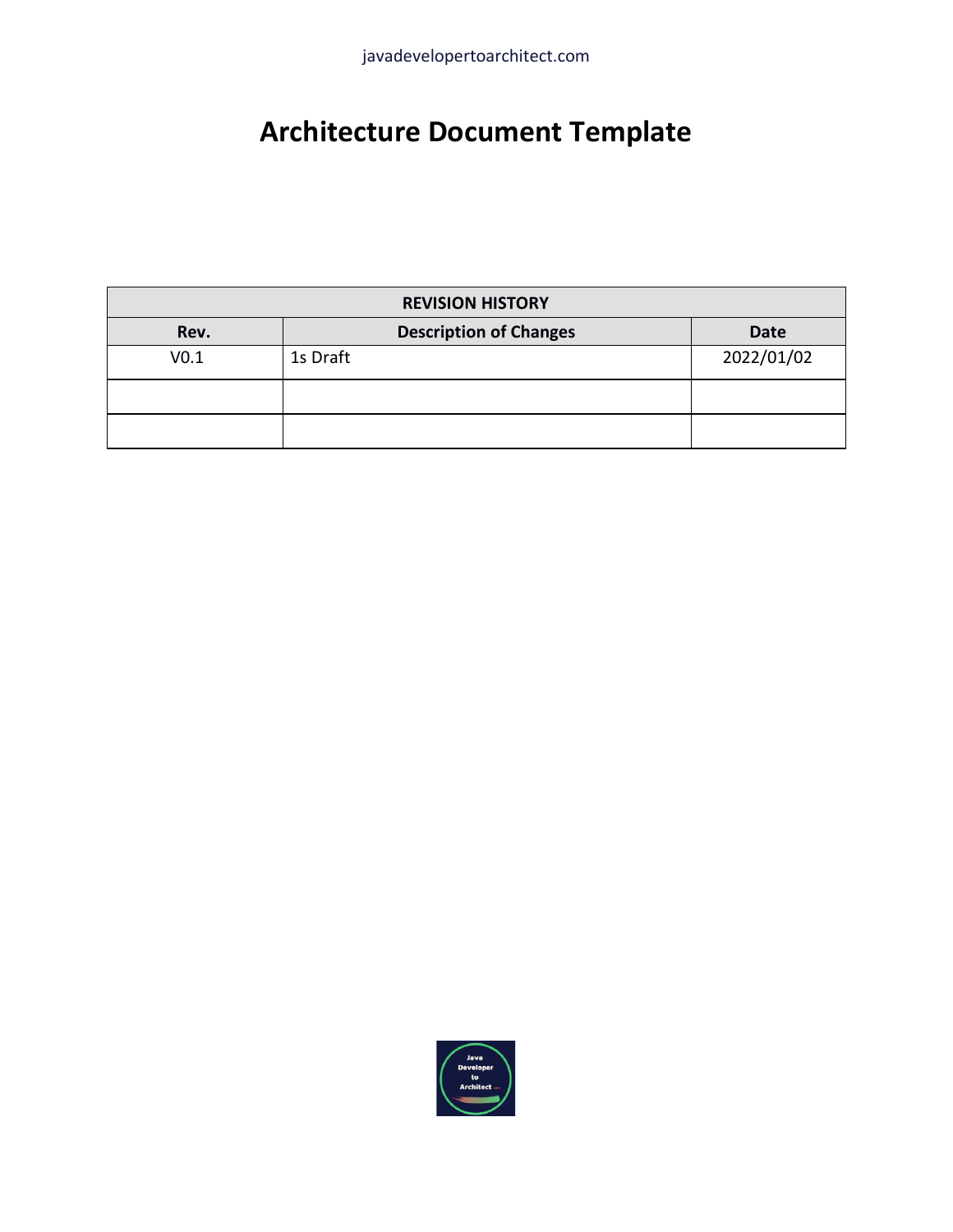#### **CONTENTS**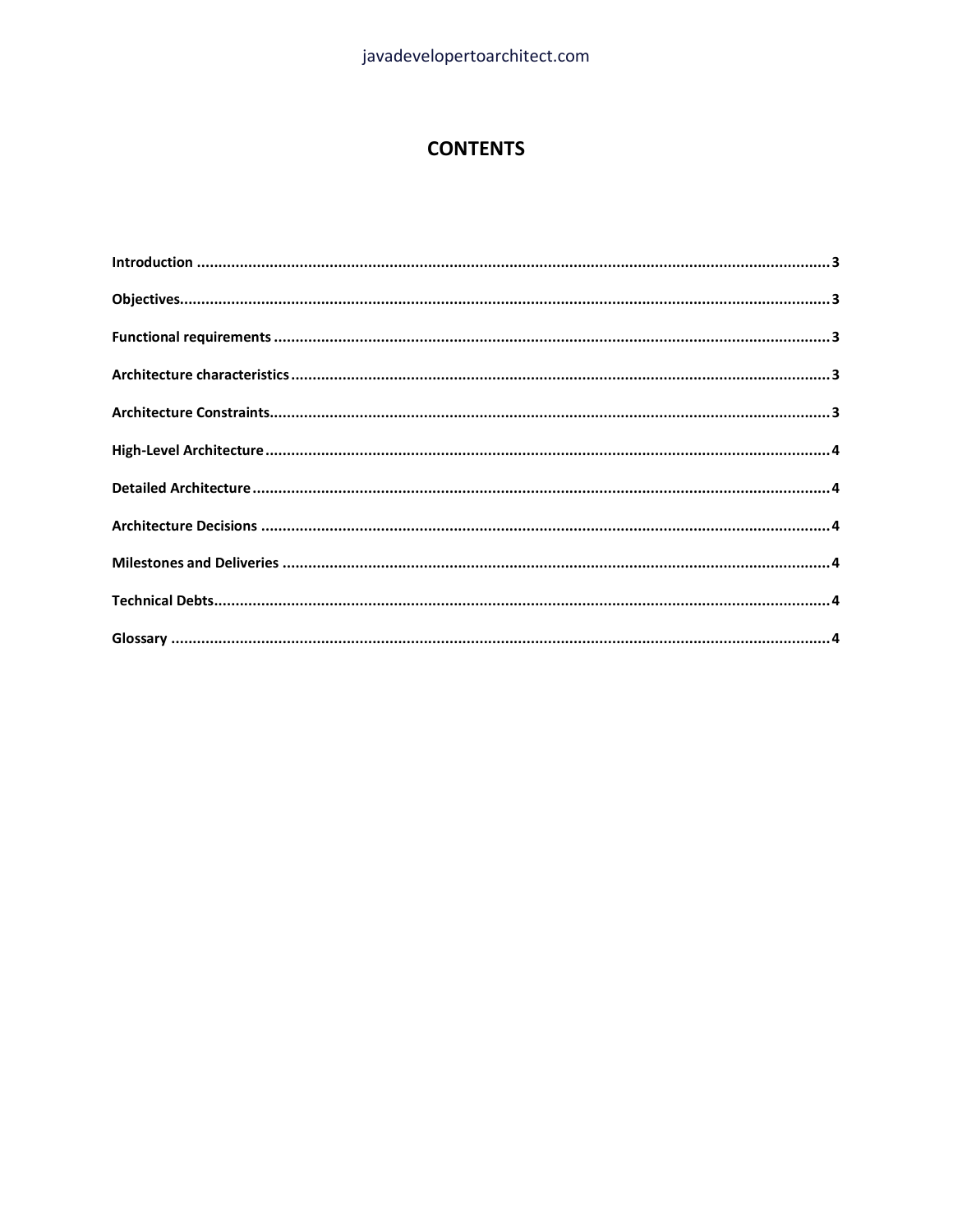## <span id="page-2-0"></span>**Introduction**

This section is usually used to provide the context of your project. It is useful to provide a contextual diagram to illustrate how the system you are building fit in with the existing applications at a high level.

It is also useful to provide in this section what you consider in scope and out of scope of your project.

## <span id="page-2-1"></span>**Objectives**

Describes clearly and concisely what are the objectives (business and technical) of the application you are building.

## <span id="page-2-2"></span>Functional requirements

This section presents the main functions of the system. Usually, you present a summary of the requirements and digrams such as use cases, business process and workflow diagrams. Th detailed description of the requirements is usually documented in another document that you can reference in this section.

## <span id="page-2-3"></span>Architecture characteristics

This section identifies the architecture characteristics know also as non-function requirements. Non-functional requirements form the foundational of the architecture and are needed to do analysis and make decisions.

It is very important to identify the critical non-functional requirement. May be no more than 5 and base your architecture on this critical list. It is also important to justify why you are considering these non-functional requirements.

For more details[: https://bit.ly/31mpUYA](https://bit.ly/31mpUYA)

Examples of non-functional requirements:

Performance, availability, fault tolerance, scalability, interoperability, extensibility, testability, configurability, maintenability…etc.

## <span id="page-2-4"></span>Architecture Constraints

The Constraints that you have in your project will shape your architecture decisions. Try to identify them as early as possible in your project. For more details, take a look at:<https://bit.ly/3qFcwr7>